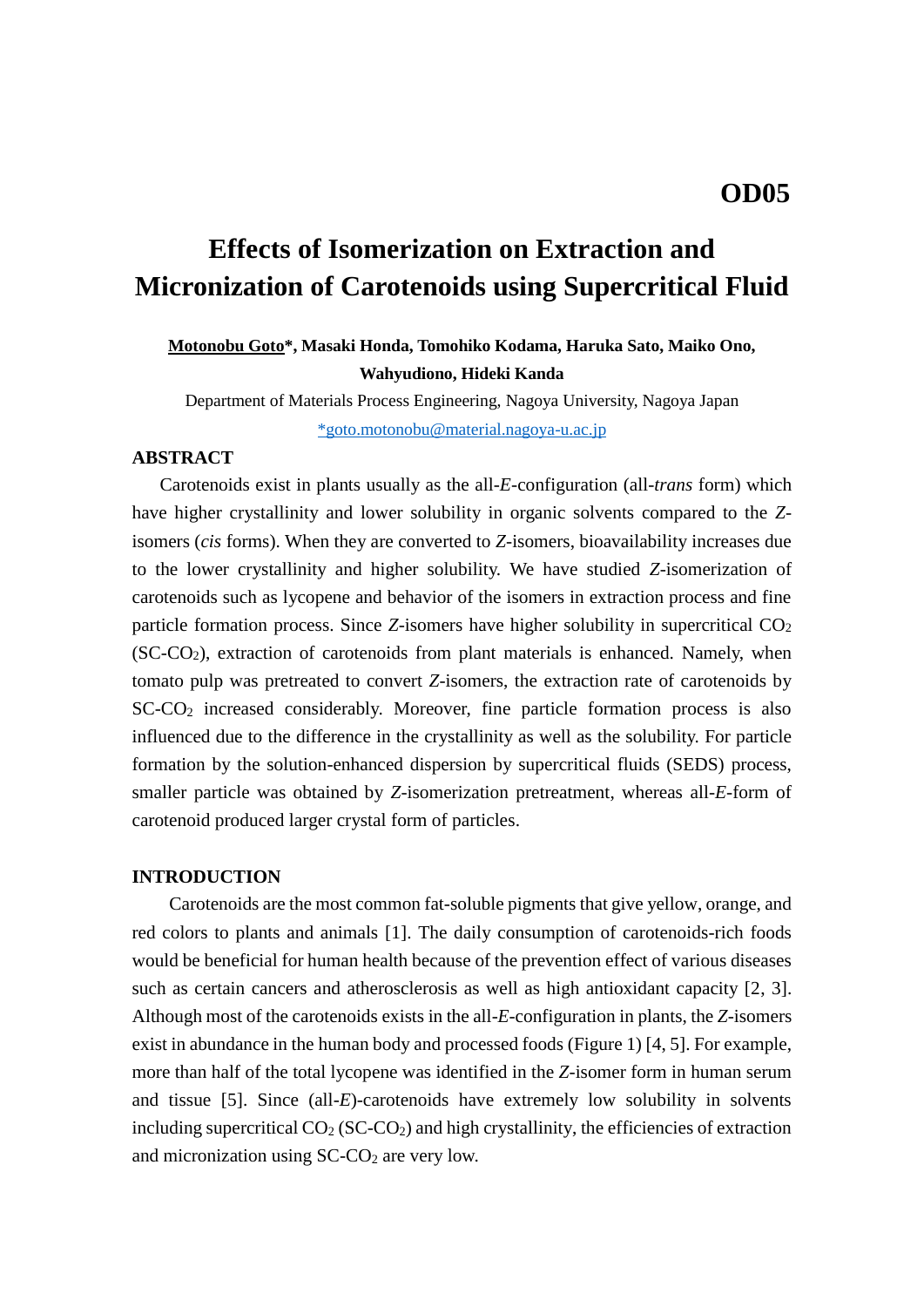Very recently, we have found that by the *Z*-isomerization of an acyclic carotenoid, lycopene, the solubility in organic solvents notably increased, and the crystallinity was reduced and it became amorphous [6], i.e. the solubility of lycopene *Z*-isomers in ethanol was more than 4,000 times higher than the all-*E*-isomers and in powder XRD analysis, peaks became smaller and the number of peaks decreased in conjunction with the increase of the *Z*-isomer content. In this study, utilizing those properties of *Z*-isomers carotenoids, we attempted to improve the processing efficiency of carotenoids using  $SC\text{-}CO<sub>2</sub>$ . Namely, the effects of the *Z*-isomerization pretreatment on the extraction and micronization of lycopene were investigated. As for extraction, tomato pulps with or without *Z*isomerization pretreatment were used. Micronization was conducted for lycopene containing different *Z*-isomer contents by the solution-enhanced dispersion by supercritical fluids (SEDS) process using a swirl mixer.



Figure 1: Chemical structures of typical lycopene isomers.

# **MATERIALS AND METHODS**

## **Materials**

Analytical grade dichloromethane  $(CH_2Cl_2)$ , ethanol and ethyl acetate, and highperformance liquid chromatography (HPLC)-grade hexane were purchased from Wako Pure Chemical Industries, Ltd. (Osaka, Japan). *N*,*N*-diisopropylethylamine (DIPEA) was obtained from Tokyo Chemical Industry Co., Ltd. (Tokyo, Japan). Fresh tomato pulp (moisture content, 91.6 g/100g) used in this study was kindly provided by Kagome Co., Ltd. (Tokyo, Japan). (all-*E*)-Lycopene (HPLC, ≥98% purity) for preparing the calibration curve and for raw material of micronization test was isolated from tomato oleoresin (Lyc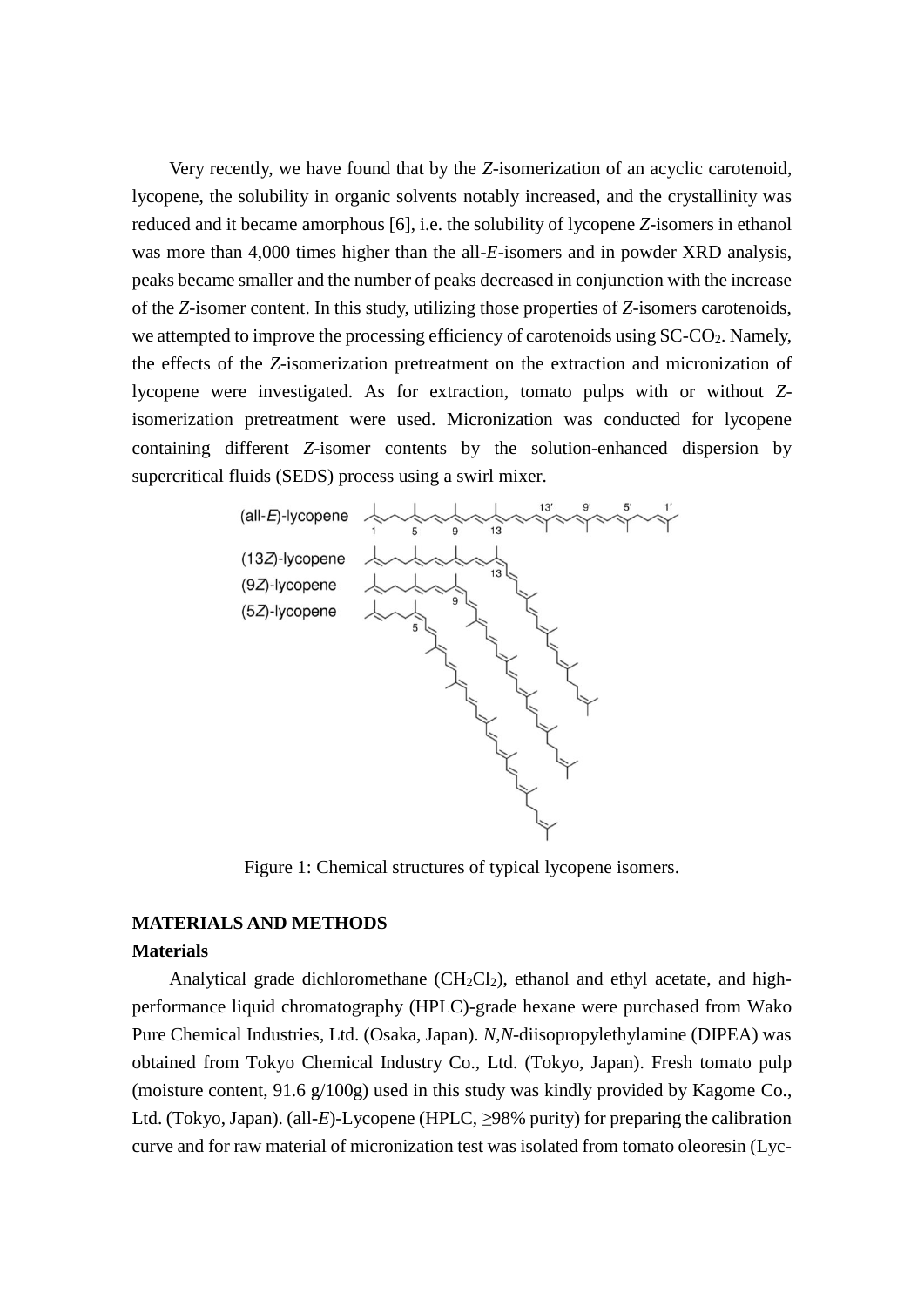O-Mato® 15%, LycoRed Ltd., Beer-Sheva, Israel) according to the previous descriptions [6]. Olive oil was purchased from The Nisshin OilliO Group, Ltd. (Tokyo, Japan).

## **Preparation of material for extraction**

Olive oil was added to fresh tomato pulp at a final concentration of 5 wt% and the mixture was homogenized in a food processor. The sample (approximately 60 g) was transferred into a 100 mL glass bottle and heated in an oil bath at 120 °C for 1 h to isomerize the (all-*E*)-lycopene into the *Z*-isomers. The addition of olive oil to fresh tomato pulp was to promote thermal *Z*-isomerization of lycopene [4, 7]. The sample was freeze dried to achieve the final moisture content of less than 10 wt% and was ground using a laboratory mill to obtain an average particle size of about 1 mm (corresponding to 18 mesh).

#### **Supercritical CO<sup>2</sup> extraction**

The apparatus used for  $SC-CO<sub>2</sub>$  extraction is shown in Figure 2A. This apparatus consisted of a chiller (CCA-1111, Eyela, Tokyo, Japan), a high-pressure pump for  $CO<sub>2</sub>$ (PU-2086 Plus, Jasco Co., Tokyo, Japan), a heating chamber (ST-110B1, Tabai Espec Corp., Osaka, Japan), a 10-mL extraction vessel (Thar Technology Inc., Pittsburgh, PA, USA), a back pressure regulator (Akico Co., Tokyo, Japan), and a wet gas meter (Shinagawa Co., Ltd., Tokyo, Japan). Although  $CO<sub>2</sub>$  exists in a liquid state between the  $CO<sub>2</sub>$  cylinder and the heat chamber, it exists in the supercritical state in the heating chamber. The extraction vessel was loaded with 3 g of sample, which was extracted by SC-CO<sup>2</sup> at a flow rate of 3 mL/min for 8 h [7]. In order to avoid lycopene decomposition and isomerization, the extraction temperature and pressure were maintained at 50 °C and 50 MPa, respectively [8]. The extract was weighed and then dissolved in 5 to 10 mL of hexane and filtered through a 0.2-μm membrane filter (DISMIC-25HP, Advantec, Tokyo, Japan) for HPLC analysis.

#### **Preparation of material for micronization**

Lycopene containing a large amount of *Z*-isomers was prepared by the thermal isomerization and filtering technique from purified (all-*E*)-lycopene described previously [9]. Briefly, (all-*E*)-lycopene was dissolved in  $CH_2Cl_2$  at a concentration of 1 mg/mL and heated at 80 °C for 8 h in water bath. The lycopene solution was evaporated to dryness under reduced pressure at 40  $^{\circ}$ C and the residue (ca. 50 mg) was suspended in 10 mL of ethanol. The insoluble substances, mostly consisting of (all-*E*)-lycopene, were removed using a 0.2 μm PTFE membrane filter, and ethanol was removed under reduced pressure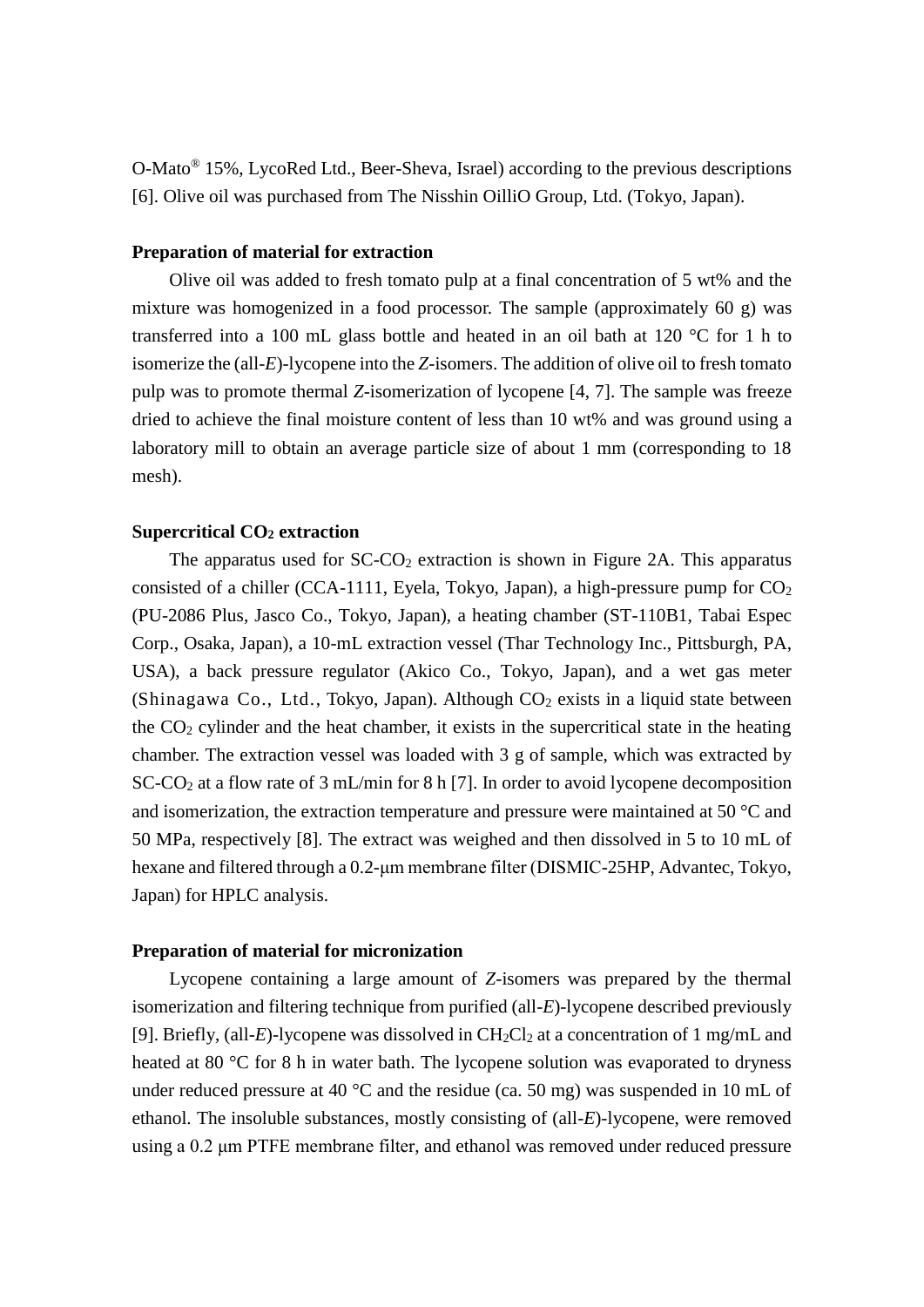at 40 °C. In this study, purified (all-*E*)-lycopene and *Z*-isomerized lycopene were used as raw materials for micronization by the SEDS process. Before the process, the raw materials were dissolved in ethyl acetate, all at a concentration of 0.1 mg/mL.

## **Particle formation by SEDS process**

A schematic diagram of the SEDS micronization of lycopene is shown in Figure 2B. The apparatus includes a chiller (CCA-1111, Tokyo Rikakikai Co., Ltd., Tokyo, Japan), two high-pressure pumps, one for  $CO<sub>2</sub>$  (PU–2086, Jasco Co., Tokyo, Japan) and the other for the lycopene solution (LC–20AT, Shimadzu Co., Ltd., Kyoto, Japan), a heating chamber (EI-700B, As One Co., Osaka, Japan), a swirl mixer (4-1/16YSM-0.8-0.5-S, Sugiyama Shoji Co., Ltd., Japan), a membrane filter for collecting particles (100 nm PTFE membrane filter, Advantec Co., Ltd., Tokyo, Japan) placed inside a Swagelok filter housing, a back pressure regulator (BPR; Akico Co., Ltd., Tokyo, Japan), and a wet gas meter (Shinagawa Co., Ltd., Tokyo, Japan).

The micronization of lycopene using the above apparatus was carried out according to the following procedures as described previously [9]. Supercritical  $CO<sub>2</sub>$  was flowed to the swirl mixer at a flow rate of 15 mL/min until the temperature and pressure reached 40 °C and 10 MPa, respectively. The lycopene solution in ethyl acetate was pumped at a flow rate of 0.5 mL/min for 3 h. After the micronization process was completed, the flow of the lycopene solution was stopped but the flow of  $CO<sub>2</sub>$  was continued for an additional 30 min to ensure that all the residual solvent was removed from the lycopene particles. Finally, the lycopene particles were collected from the membrane filter after depressurization.



Figure 2: Schematic diagram of  $(A)$  the SC-CO<sub>2</sub> extraction and  $(B)$  the SEDS process.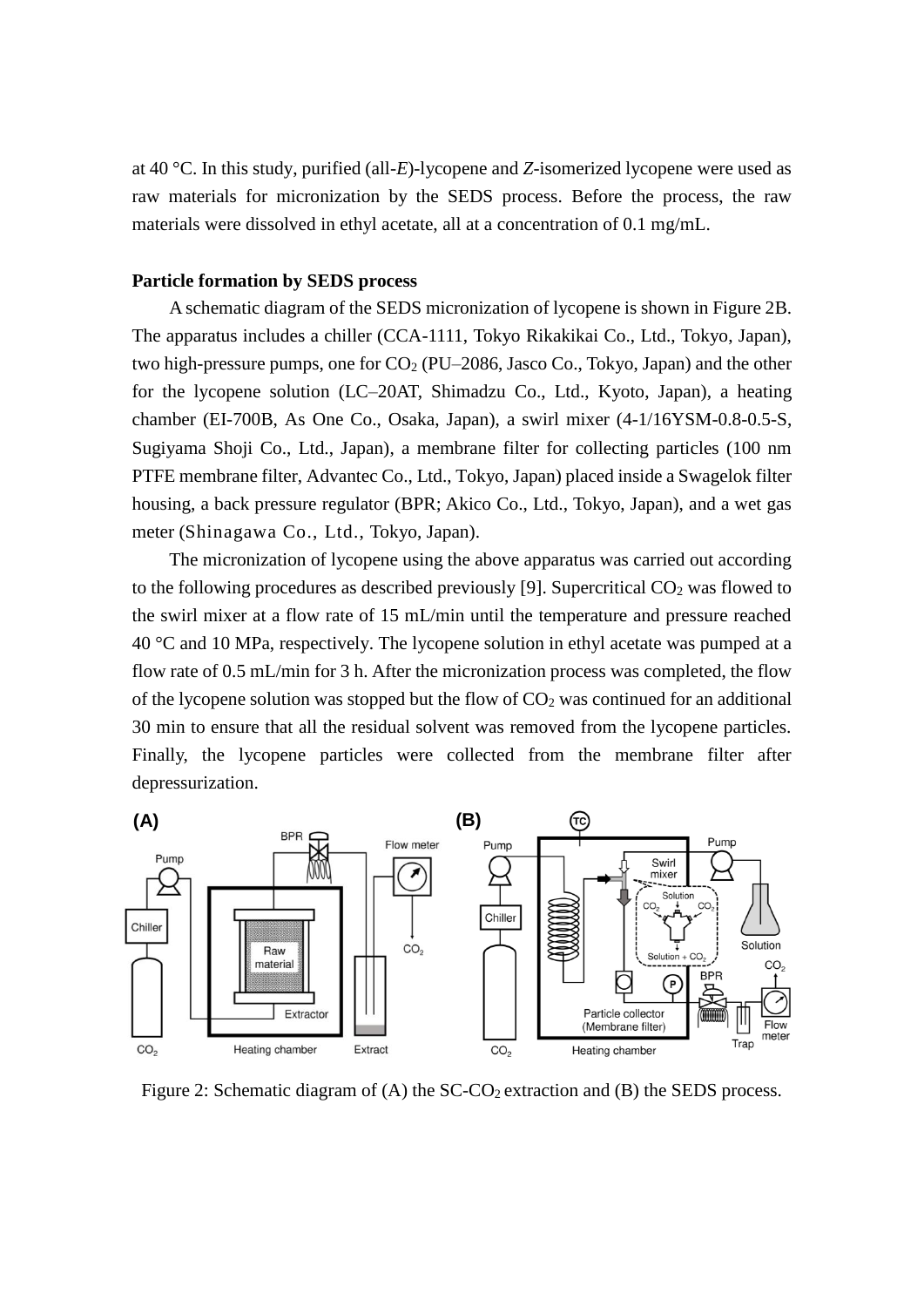## **HPLC analysis**

Normal-phase HPLC analysis with four Nucleosil 300-5 columns connected in tandem (4  $\times$  250 mm length, 4.6 mm inner diameter, 5 µm particle size; GL Sciences Inc., Tokyo, Japan) was conducted according to the method described previously [4]. The quantification of lycopene isomers was performed by peak area integration at 460 nm, at which the differences in molar extinction coefficients among lycopene isomers are relatively small. Lycopene isomer peaks were identified according to HPLC retention times, visible spectral data, and the relative intensities of the *Z*-peak (%  $D_B/D_{II}$ ), as described previously. The *Z*-isomer content (%) was estimated from the ratio of the total amount of *Z*-isomers to the total amount of all lycopene isomers, including the all-*E*isomer.

#### **SEM analysis**

The shape and surface characteristics of the lycopene particles were observed by scanning electron microscopy (SEM; JSM-6390LV JEOL, Tokyo, Japan). The samples were sputter-coated with gold in a high-vacuum evaporator and examined using SEM at 15 kV. Particle sizes and size distributions were measured using Image J software for at least 100 particles collected at each experiment [9].

#### **RESULTS AND DISCUSSION**

#### **Effect of** *Z***-isomerization on extraction by SC-CO<sup>2</sup>**

The total *Z*-isomer content of lycopene in tomato pulp increased from 9.3% to 40.6% by heating at 120 °C for 1 h. The dried product was used as raw material of the extraction. Figure 3A shows the time course of lycopene recovery from dried tomato pulp with SC- $CO<sub>2</sub>$  extraction at 50 °C and 50 MPa for 8 h. Lycopene recovery was significantly improved in the case of conducting the *Z*-isomerization pretreatment. In addition, time courses of the amount of total lycopene *Z*-isomers in the extracts are shown in Figure 3B. The ratio of lycopene *Z*-isomers decreased with the passage of extraction time. This strongly indicates that *Z*-isomers of lycopene are more soluble in SC-CO<sub>2</sub>, and thus, are preferentially extracted from the tomato pulp compared to (all-*E*)-lycopene. Other than tomatoes, the *Z*-isomerization pretreatment was effective for lycopene extraction from gac (*Momordica cochinchinensis* Spreng.) [10]. Furthermore, Gamlieli-Bonshtein et al. [11] have reported that (9*Z*)-β-carotene preferentially extracted from *Dunaliella bardawil* by SC-CO<sub>2</sub> compared to the all-*E* isomer. Therefore, the *Z*-isomerization treatment before extraction is considered to be effective in extracting other carotenoids contained in plants and animals. Moreover, since several *Z*-isomers of carotenoids have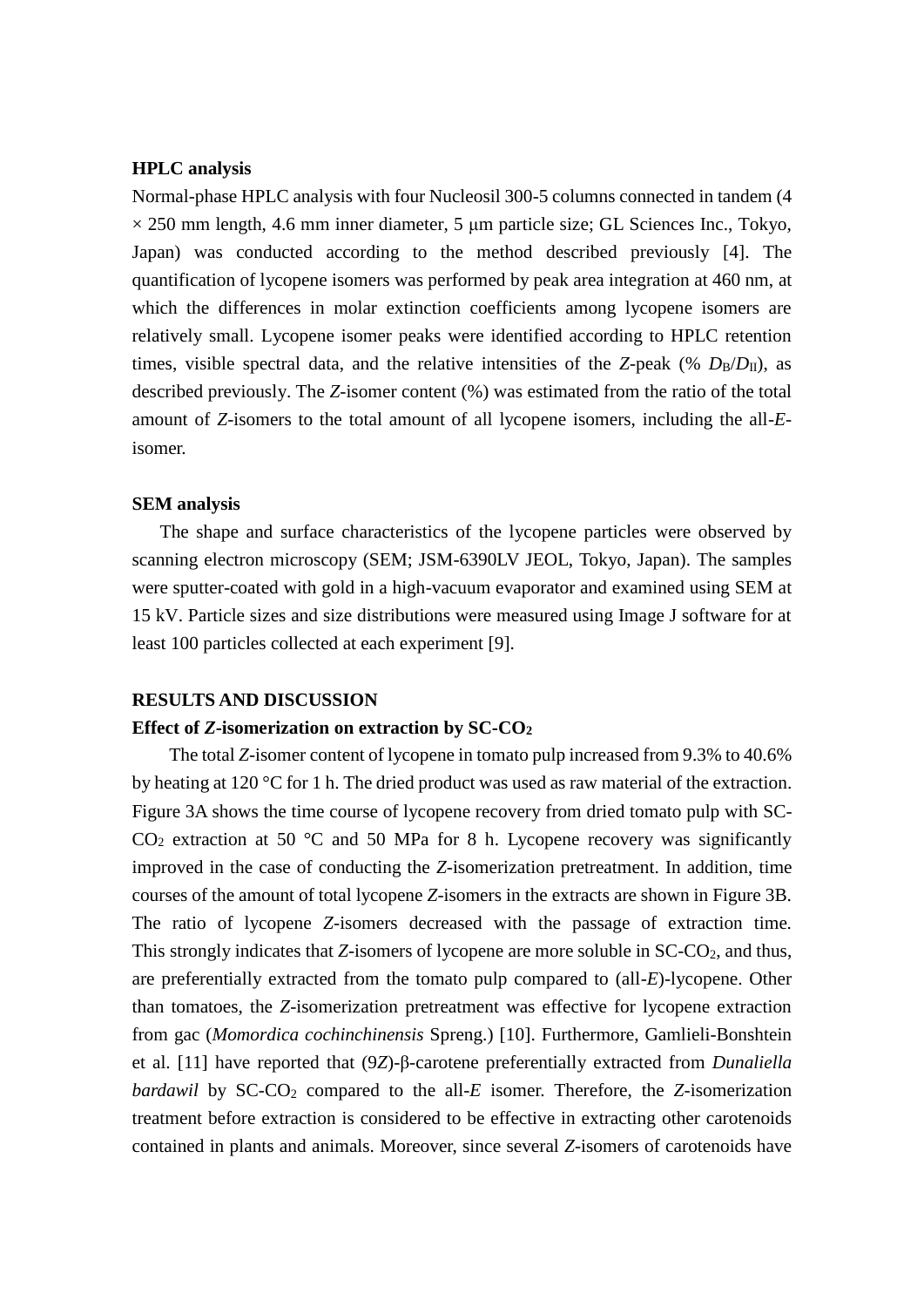higher bioavailability and antioxidant capacity [12, 13], the *Z*-isomerization pretreatment is effective to obtain higher functionality extract.



Figure 3: Time course of (A) lycopene recovery and (B) total *Z*-isomer content of lycopene in extract from dried tomato pulp by  $SC\text{-}CO_2$  extraction at 50  $\textdegree$ C and 50 MPa.

# **Effect of** *Z***-isomerization on micronization by SEDS process**

Using the thermal isomerization and filtering technique, lycopene containing a large amount of *Z*-isomers (97.8%) was obtained from (all-*E*)-lycopene. That was used for raw material of micronization. Figure 4 shows SEM images of lycopene particles after the SEDS process. When purified (all-*E*)-lycopene was used as the raw material, the obtained lycopene powder exhibited flake-shaped crystals with a mean diameter of 3.9 μm. On the other hand, using lycopene containing 97.8% *Z*-isomer, most lycopene particles existed as uniform spherical particles with a mean diameter of 177.3 nm. Therefore, the *Z*isomerization pretreatment is very effective in forming nanoparticles of lycopene. Even in carotenoids other than lycopene such as β-carotene and zeaxanthin, the crystallinity was changed by the *Z*-isomerization [14, 15]. Therefore, the *Z*-isomerization treatment before the SEDS process is highly likely to be effective for all carotenoids.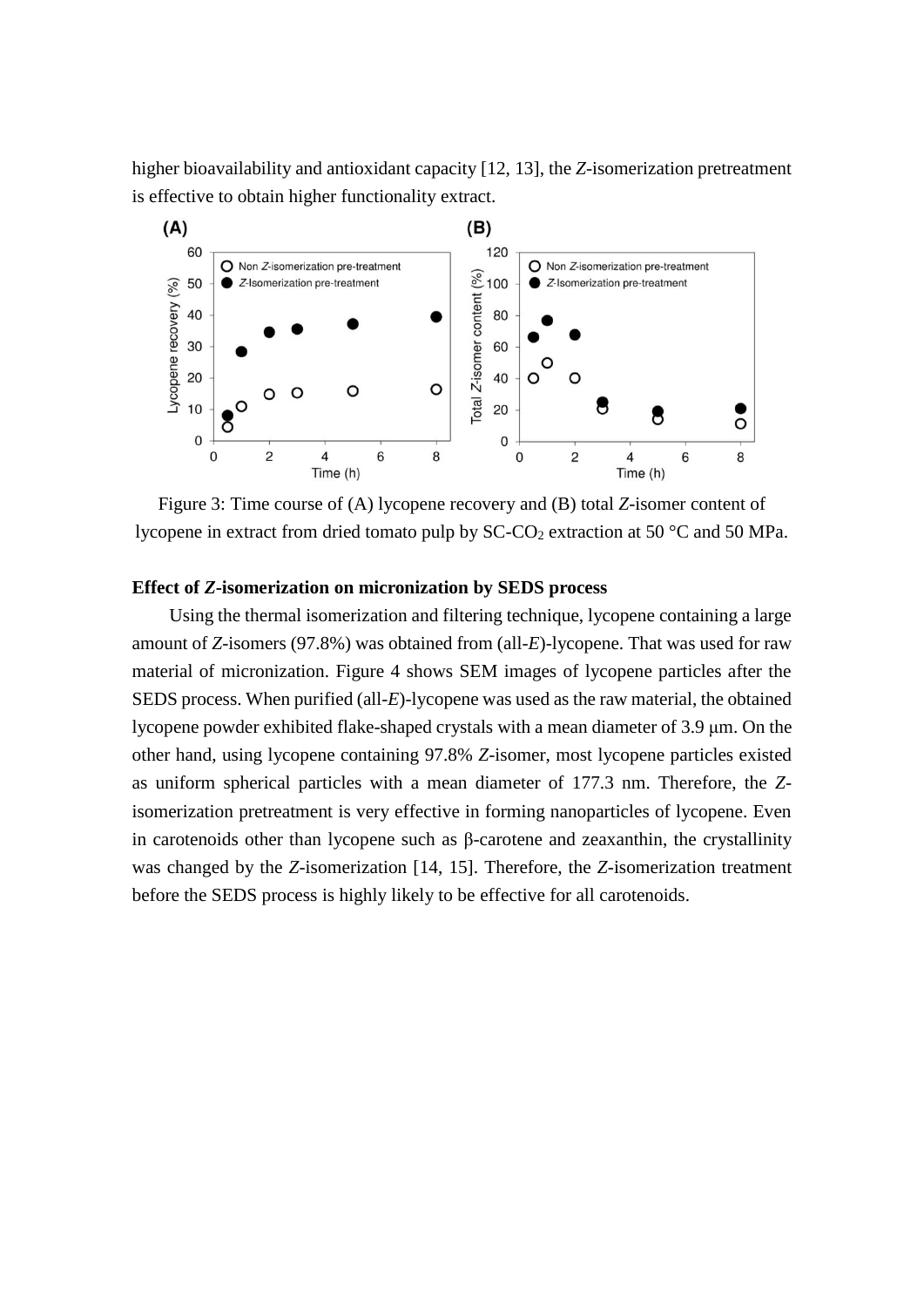

Figure 4: SEM images of lycopene particles after the SEDS process:

(A) purified (all-*E*)-lycopene; (B) lycopene containing 97.8% *Z*-isomer.

(all-*E*)-Carotenoid molecules can be stabilized via  $\pi-\pi$ -stacking interactions of conjugated polyene chains, and thus carotenoids have high crystalline properties. However, upon increasing the *Z*-isomer content, enormous steric hindrance occurs, diminishing the potential attractive  $\pi-\pi$  forces, resulting in the change of crystallinity and melting point, as well as solubility [6, 14].

#### **CONCLUSION**

 Utilizing the characteristics of carotenoids *Z*-isomers, which had higher solubility and lower crystallinity compared to the all-*E*-isomer, the extraction and miniaturization using SC-CO<sup>2</sup> were successfully conducted. Moreover, the *Z*-isomerization pretreatment increased the content of *Z*-isomers, which exhibit higher bioavailability and antioxidant capacity than the all-*E*-isomer, in the final product. Therefore, these findings will improve lycopene productivity as well as functionality of the obtained product.

#### **ACKNOWLEDGEMENTS**

The authors are grateful to Dr. Shin-Ichro Kawasaki (Research Institute for Chemical Engineering Process Technology, National Institute of Advanced Industrial Science and Technology), and Dr. Tetsuya Fukaya and Mr. Ryota Takemura (Innovation Division, Kagome Co., Ltd.) for their kind help and constructive suggestions.

# **REFERENCES**

[1] Maoka T., Carotenoids in marine animals. Mar. Drugs 9 (2011) 278−293.

[2] Krinsky N.I., Johnson E.J., Carotenoid actions and their relation to health and disease. Mol. Asp. Med. 26 (2005) 459−516.

[3] Xu X.R., Zou Z.Y., Huang Y.M., Xiao X., Ma L., Lin X.M., Serum carotenoids in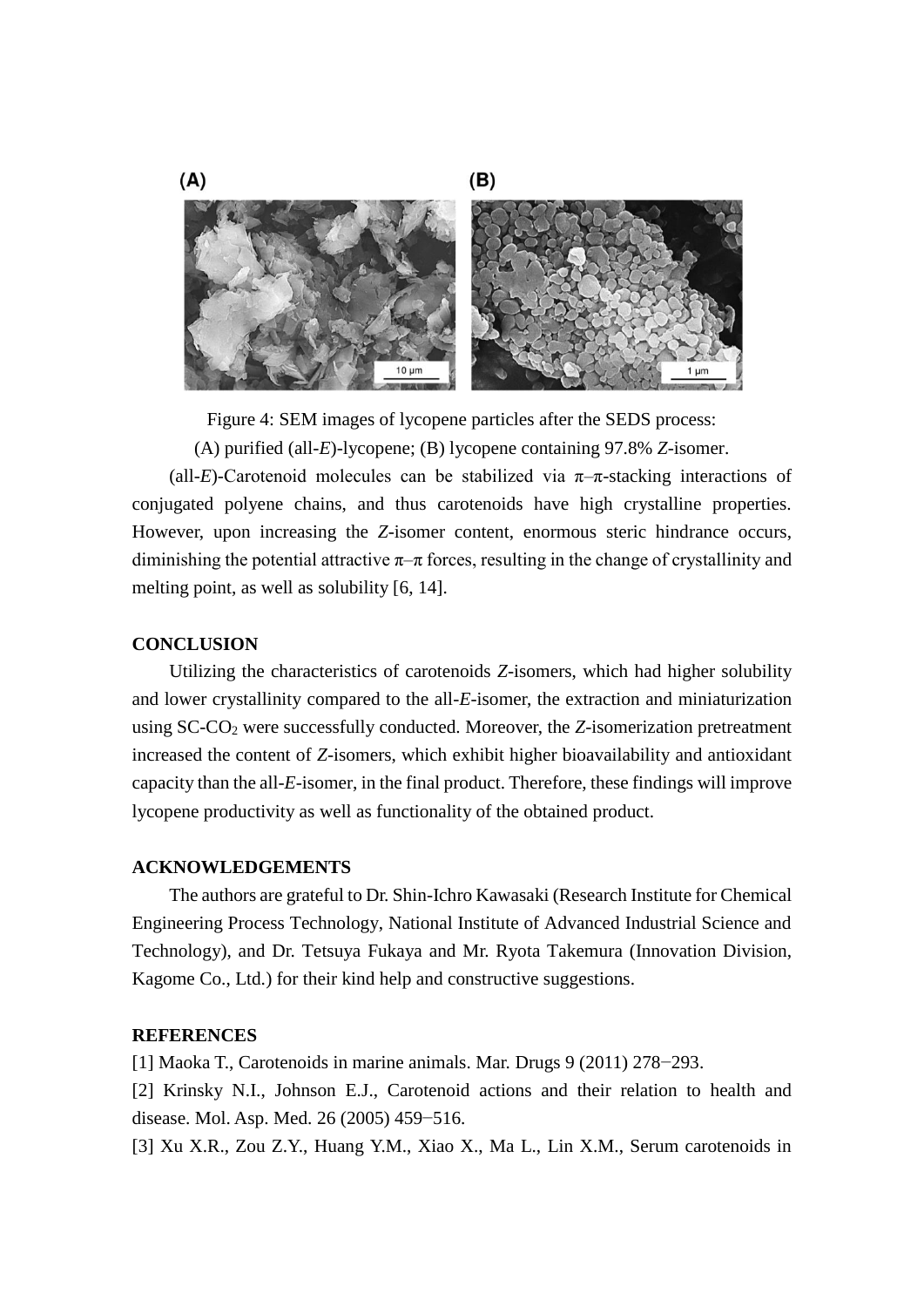relation to risk factors for development of atherosclerosis. Clin. Biochem. 45 (2012) 1357−1361.

[4] Honda M., Murakami K., Watanabe Y., Higashiura T., Fukaya T., Wahyudiono, Kanda H., Goto M., The *E*/*Z* isomer ratio of lycopene in foods and effect of heating with edible oils and fats on isomerization of (all-*E*)-lycopene. Eur. J. Lipid Sci. Technol. 119 (2017) 1600389(1–9).

[5] Schierle J., Bretzel W., Bühler I., Faccin N., Hess D., Steiner K., Schüep W., Content and isomeric ratio of lycopene in food and human blood plasma. Food Chem. 59 (1997) 459−465.

[6] Murakami K., Honda M., Takemura R., Fukaya T., Kubota M., Wahyudiono, Kanda H., Goto M., The thermal *Z*-isomerization-induced change in solubility and physical properties of (all-*E*)-lycopene. Biochem. Biophys. Res. Commun. 491 (2017) 317–322.

[7] Honda M., Watanabe Y., Murakami K., Takemura R., Fukaya T., Wahyudiono, Kanda H., Goto M, Thermal isomerization pre-treatment to improve lycopene extraction from tomato pulp. LWT-Food Sci. Technol. 86 (2017) 69–75.

[8] Watanabe Y., Honda M., Higashiura T., Fukaya T., Machmudah S., Wahyudiono, Kanda H., Goto M., Rapid and selective concentration of lycopene *Z*-isomers from tomato pulp by supercritical CO<sup>2</sup> with co-solvents. Solv*.* Extr*.* Res. Dev*.* Jpn*.* 25 (2018) 47−57. [9] Kodama T., Honda M., Takemura R., Fukaya T., Uemori C., Kanda H., Goto M.,

Effect of the *Z*-isomer content on nanoparticle production of lycopene using solutionenhanced dispersion by supercritical fluids (SEDS). J. Supercrit. Fluids 133 (2018) 291– 296.

[10] Honda M., Watanabe Y., Murakami K., Hoang N.N., Kanda H., Goto M., Enhanced lycopene extraction from gac (*Momordica cochinchinensis* Spreng.) by the *Z*isomerization induced with microwave irradiation pre-treatment. Eur. J. Lipid Sci. Technol. (2018) 1700293(1–8).

[11] Gamlieli-Bonshtein I., Korin E., Cohen S., Selective separation of *cis*-trans geometrical isomers of β-carotene via  $CO<sub>2</sub>$  supercritical fluid extraction. Biotechnol. Bioeng. 80 (2002) 169−174.

[12] Müller L., Goupy P., Fröhlich K., Dangles O., Caris-Veyrat C., Böhm V., Comparative study on antioxidant activity of lycopene (*Z*)-isomers in different assays. J. Agric. Food Chem. 59 (2011) 4504–4511.

[13] Cooperstone J.L., Ralston R.A., Riedl K.M., Haufe T.C., Schweiggert R.M., King S.A., Timmers C.D., Francis D.M., Lesinski G.B., Clinton S.K., Schwartz S.J., Enhanced bioavailability of lycopene when consumed as *cis*-isomers from tangerine compared to red tomato juice, a randomized, cross-over clinical trial. Mol. Nutr. Food Res. 59 (2015)